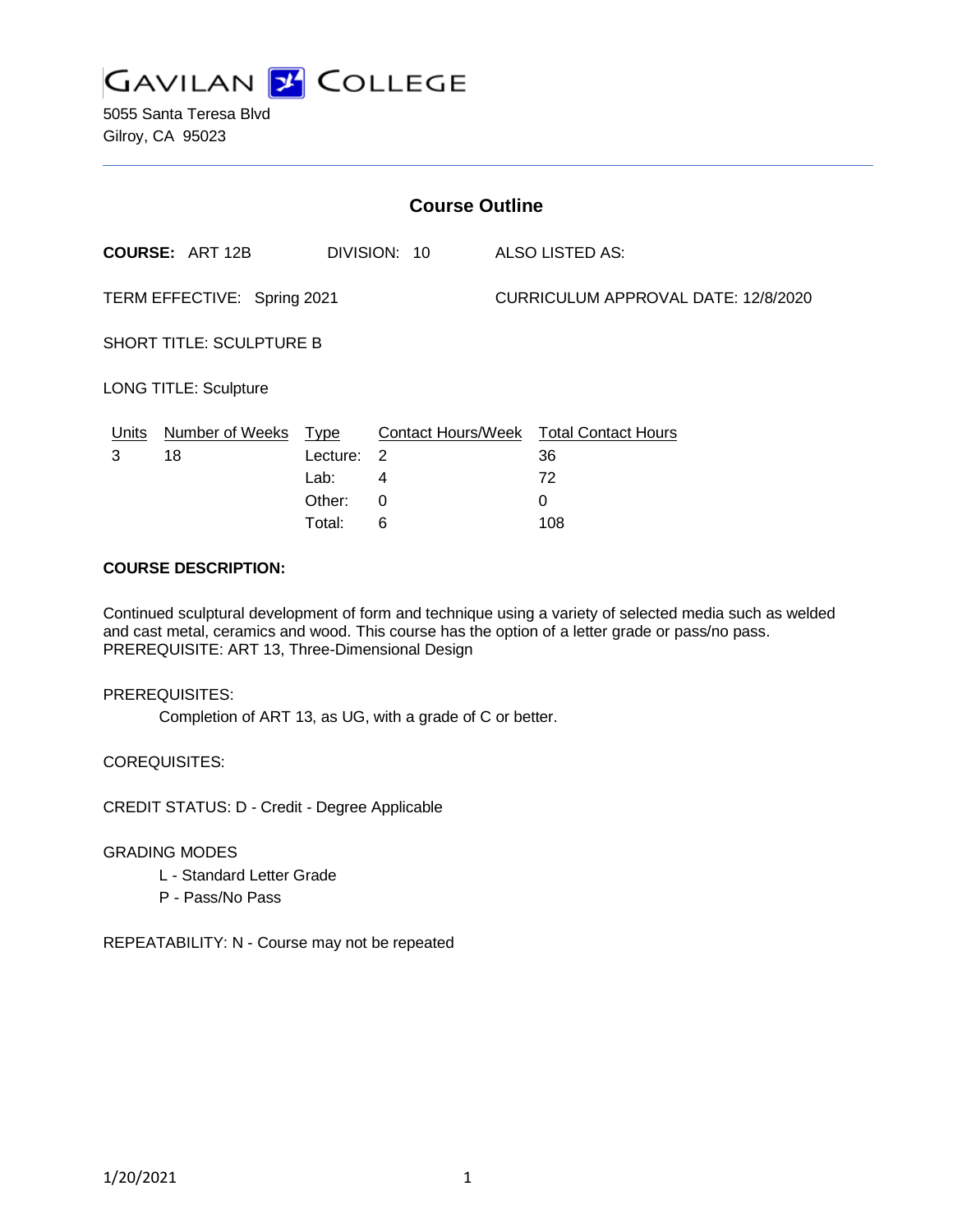SCHEDULE TYPES:

- 02 Lecture and/or discussion
- 03 Lecture/Laboratory
- 04 Laboratory/Studio/Activity
- 047 Laboratory LEH 0.7
- 05 Hybrid
- 71 Dist. Ed Internet Simultaneous
- 72 Dist. Ed Internet Delayed
- 73 Dist. Ed Internet Delayed LAB
- 737 Dist. Ed Internet LAB-LEH 0.7

# **STUDENT LEARNING OUTCOMES:**

By the end of this course, a student should:

1. Demonstrate a foundational knowledge of safety procedures and materials related to sculptural processes.

2. Create sculptural work that demonstrates manipulative and perceptive sculptural skills.

3. Demonstrate the ability to orally articulate personal expression and intellectual ideas pertaining to their sculptural work.

4. Demonstrate and apply three-dimensional design principles of form, contour, volume, mass, texture and positive/negative space.

5. Demonstrate a historical and contemporary understanding of the cultural and technical aspects of sculpture including the traditional and contemporary sculpture influences from a variety of locations and cultures, with particular emphasis on 20th century U.S. sculpture.

6. Demonstrate metal fabrication techniques, such as forging, soldering, brazing and welding, suitable for sculpture.

7. Demonstrate Lost-wax (cire perdue) and wood pattern making for use in sand and investment molds.

8. Articulate, verbally and in writing, their value judgments of aesthetic issues such as quality, originality and standards of art criticism.

#### **CONTENT, STUDENT PERFORMANCE OBJECTIVES, OUT-OF-CLASS ASSIGNMENTS**

Curriculum Approval Date: 12/8/2020

#### **DE MODIFICATION ONLY**

Lecture Content:

6 Hours

Introduction to course; objectives, tools and materials, grading criteria and studio procedures. Slide introduction to sculptural

traditions and trends. Safety & health concerns.

6 Hours

Project 1 (Clay modeling) Clay modeling techniques suitable for substitution

approach to sculpture. Mold-making techniques, suitable for

casting wax patterns. sculpture casting techniques for cast aluminum and bronze sculptures.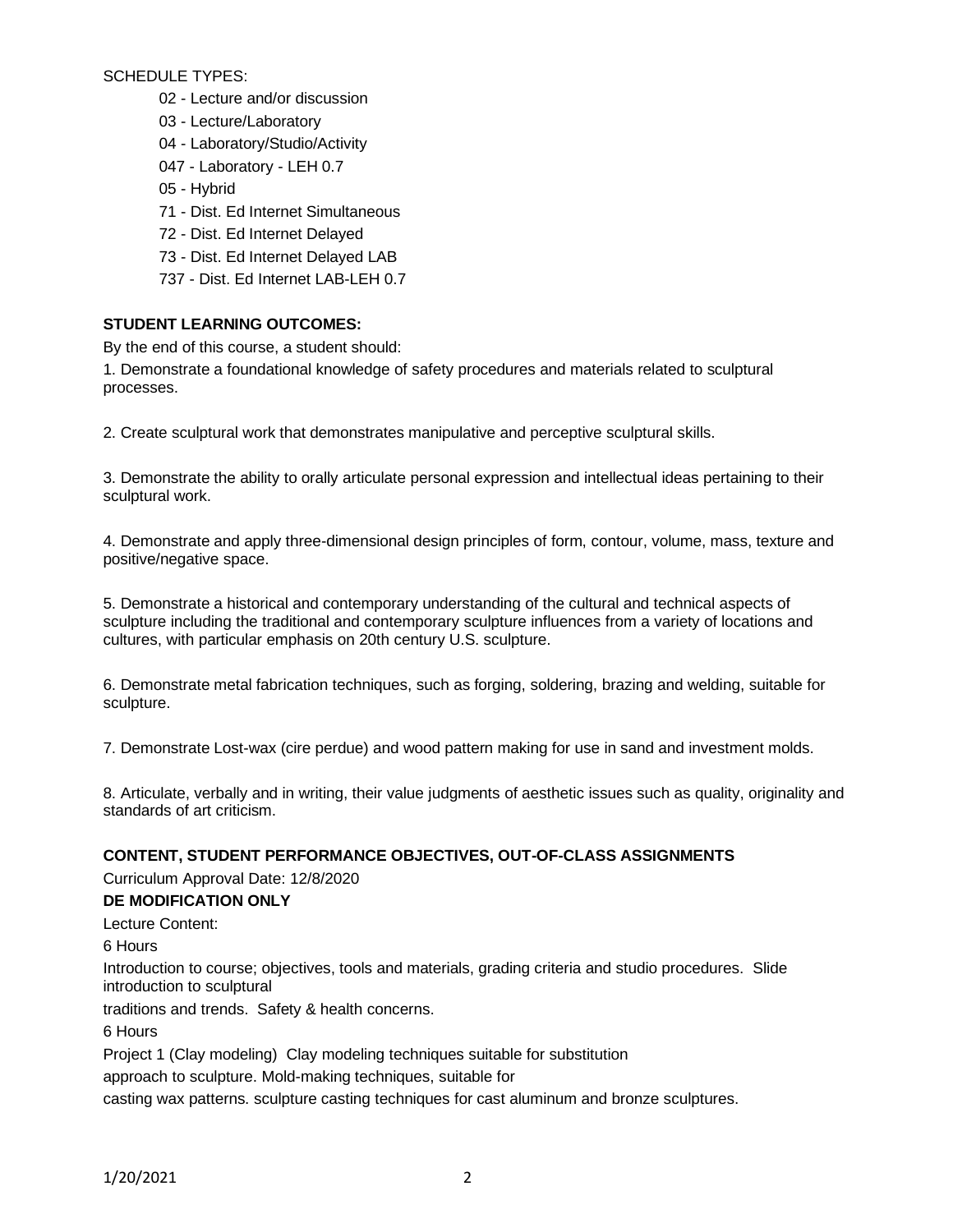# 6 Hours

Project 2 (Cast Metal Sculpture) Introduction to metal foundry, pattern making in wax, mold

making in standard investment, the differences between kinds of molds and furnaces, Introduction to chasing and patinas, to produce small scale, cast metal sculpture.

6 Hours

Project 3

(Fabricated Sculpture) Introduction to power tools, welding, brazing, jointing, riveting, fasteners, metal working and finishing. Including the use of found objects to produce a sculpture..

6 Hours

Project 4 (Fordging Project) Introduction to forming steel and non ferious metals using a propane fordge. For sculpture or as an addendum to

sculpture.

6 Hours

Project 5 ( Individual Proposal for Installation sculpture) Introduction to sand molds for Cast Metals. Wood working and carving suitable for making sand molds for metal

casting.

Total 36 Hours

Lab Content:

11 Hours

Project 1 (Clay modeling) Clay modeling techniques suitable for substitution

approach to sculpture. Mold-making techniques, suitable for

casting wax patterns. sculpture casting techniques for cast aluminum and bronze sculptures.

11 Hours

Project 2 (Cast Metal Sculpture) Introduction to metal foundry, pattern making in wax, mold making in standard investment, the differences between kinds of molds and furnaces, Introduction to chasing and patinas, to produce small scale, cast metal sculpture.

11 Hours

Project 3

(Fabricated Sculpture) Introduction to power tools, welding, brazing, jointing, riveting, fasteners, metal working and finishing. Including the use of found objects to produce a sculpture..

11 Hours

Project 4 (Fordging Project) Introduction to forming steel and non ferious metals using a propane fordge. For sculpture or as an addendum to

sculpture.

12 Hours

Project 5 ( Individual Proposal for Installation sculpture) Introduction to sand molds for Cast Metals. Wood working and carving suitable for making sand molds for metal

casting.

8 Hours

MIDTERM critique of work in progress.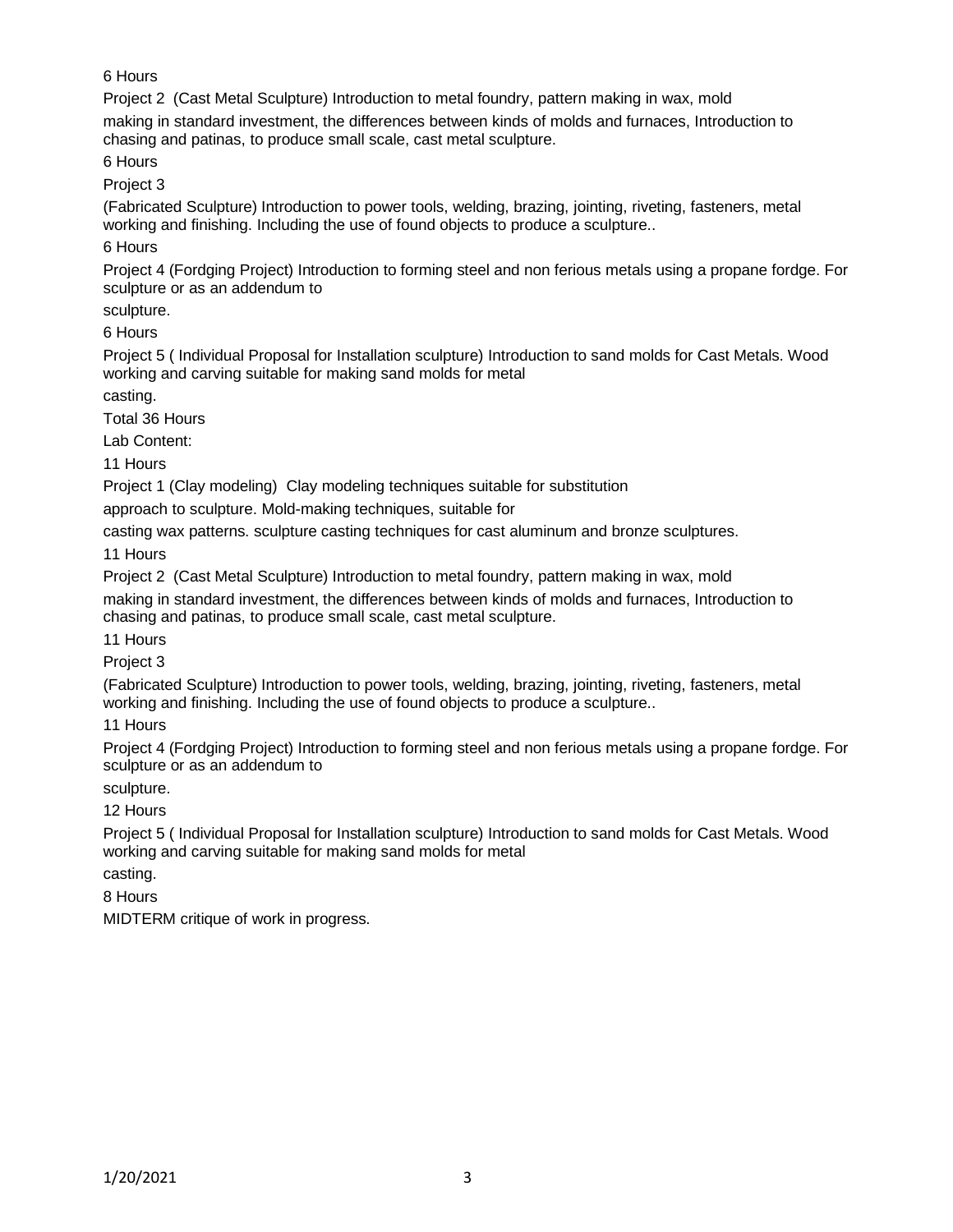8 Hours

FINAL critique, written self evaluation and exam of technical material Assignments consist of producing a minimum of five completed projects. The research, design and production of the sculpture projects are done both in class, and with additional out-of-class time. The combination of lectures, demonstrations, critiques, reading and research and working on projects require an average of six hours per week to complete Total 72 Hours

# **METHODS OF INSTRUCTION:**

Lectures, demonstrations, audio-visual presentations of films and slides. Individual studio activity emphasizing production of original sculptures. Exhibits, when available and appropriate. Critiques of student-produced sculptures. Exam on theory and technical information.

# **OUT OF CLASS ASSIGNMENTS:**

Required Outside Hours: 20

Assignment Description: Students will read and study from required texts an assigned articles.

Required Outside Hours: 12

Assignment Description: Students will research and analyze a historic artist and artistic era and write a research paper on their findings, as well as present to the class.

Required Outside Hours: 40

Assignment Description: Students will work on their projects outside of normal lab hours. They will utilize open-lab hours, and will also work on aspects of their projects at home.

# **METHODS OF EVALUATION:**

CATEGORY 1 - The types of writing assignments required: Percent range of total grade: 20 % to 35 % Writing assignments Percent of total grade: 20.00 % Percent range of total grade: 20 % to 35 % Essay Exams Other: Reflection Papers/Journals Skill demonstrations Percent of total grade: 25.00 % Percent range of total grade: 25 % to 60 % Class Performance/s Objective examinations Percent of total grade: 20.00 % Percent range of total grade: 20 % to 30 % Multiple Choice Other: essay Other methods of evaluation Percent of total grade: 25.00 % Percent range of total grade: 25 % to 40 % Portfolio submission and critique

#### **REPRESENTATIVE TEXTBOOKS:**

Martinez&Block. Visual Forces. Prentice Hall,2018. Reading Level of Text, Grade: Reading level of text: 12+ grade Verified by: Verified by:Arturo Rosette